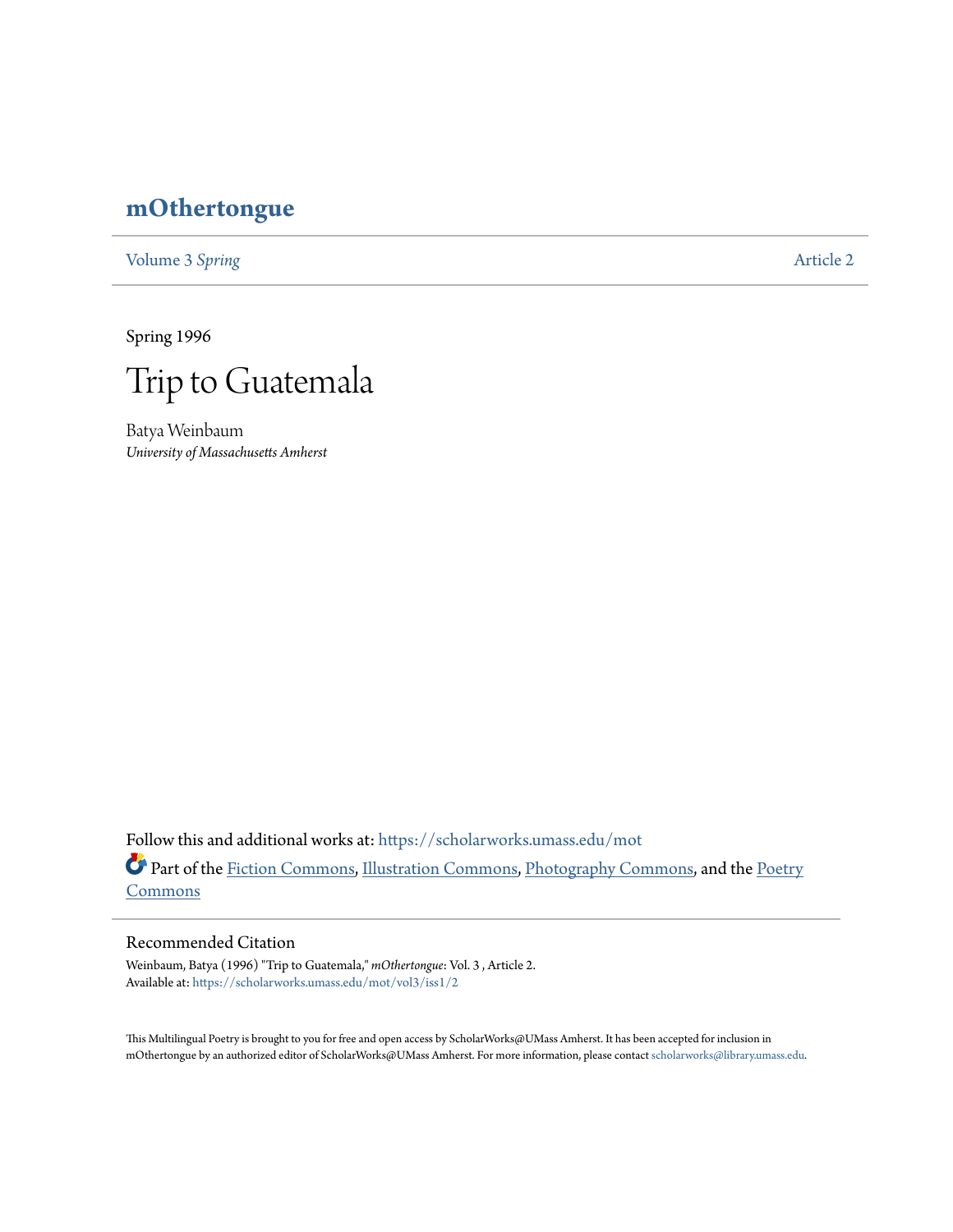## Trip to Guatemala

The Daughter Talks, the Tourist Listens

Every morning our mother ties our braids all up with multicolored ribbons and all you want most of you is to take our pictures. Buy something from us! After all, our mother, she does nothing but sit all day in the market with the other sisters and brothers 5 or 6 of them selling oranges and watermelon slices. All she wants is to give, money to the church. To put up a little cross secuestroles asesinados heridos asesinados Felipe Quiéju Culan Pedro Dominican Vasques edad 45 anos nacio el mes de noviembre 1945 Ave Maria and our christs and three kings sometimes wear towels and scarves for shawls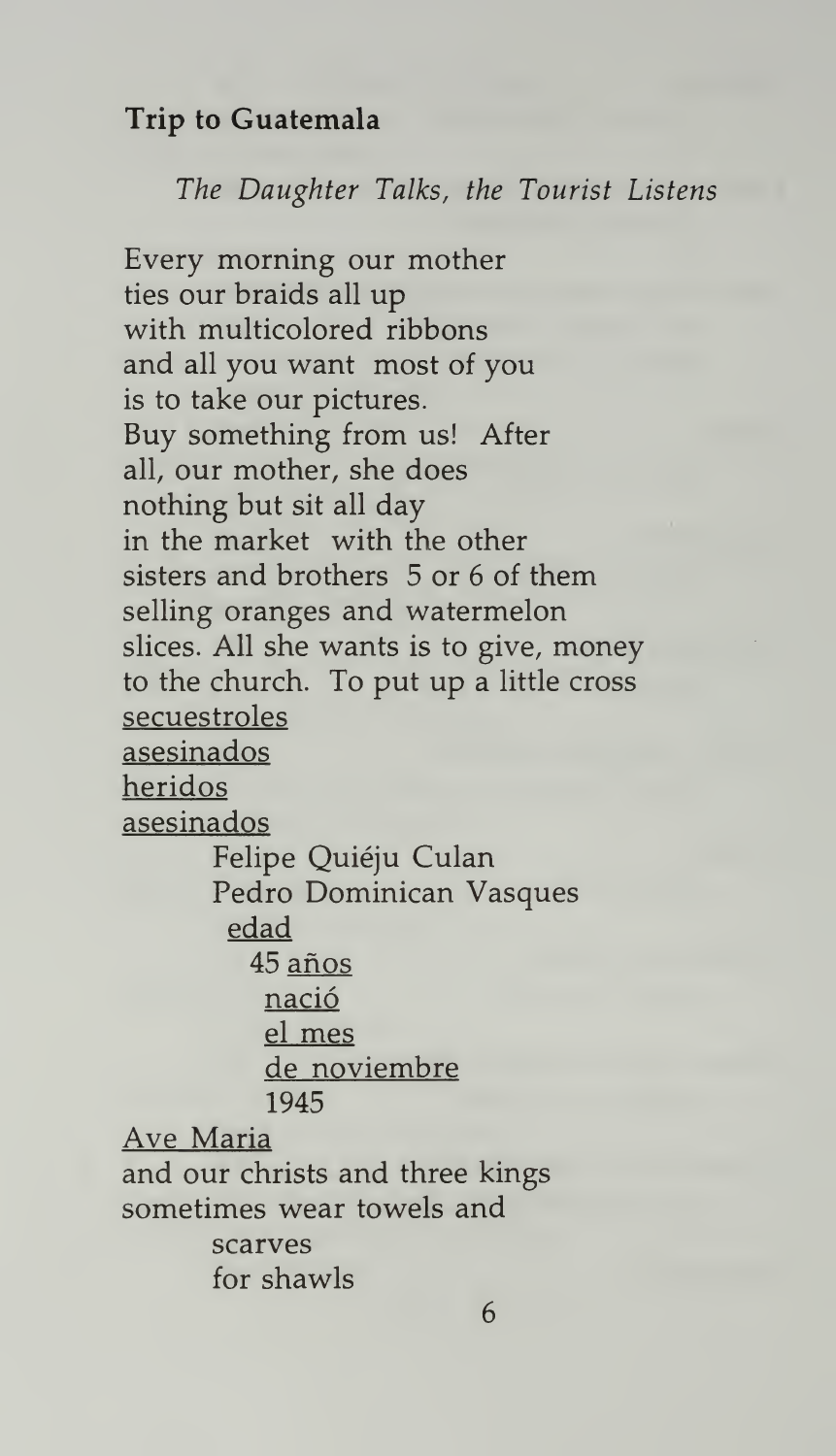to be better dressed for our funerals as we sing carrying the coffin of the recent government<br>victim out and and we would also like to play basket ball please señorita can't you help us at all?

7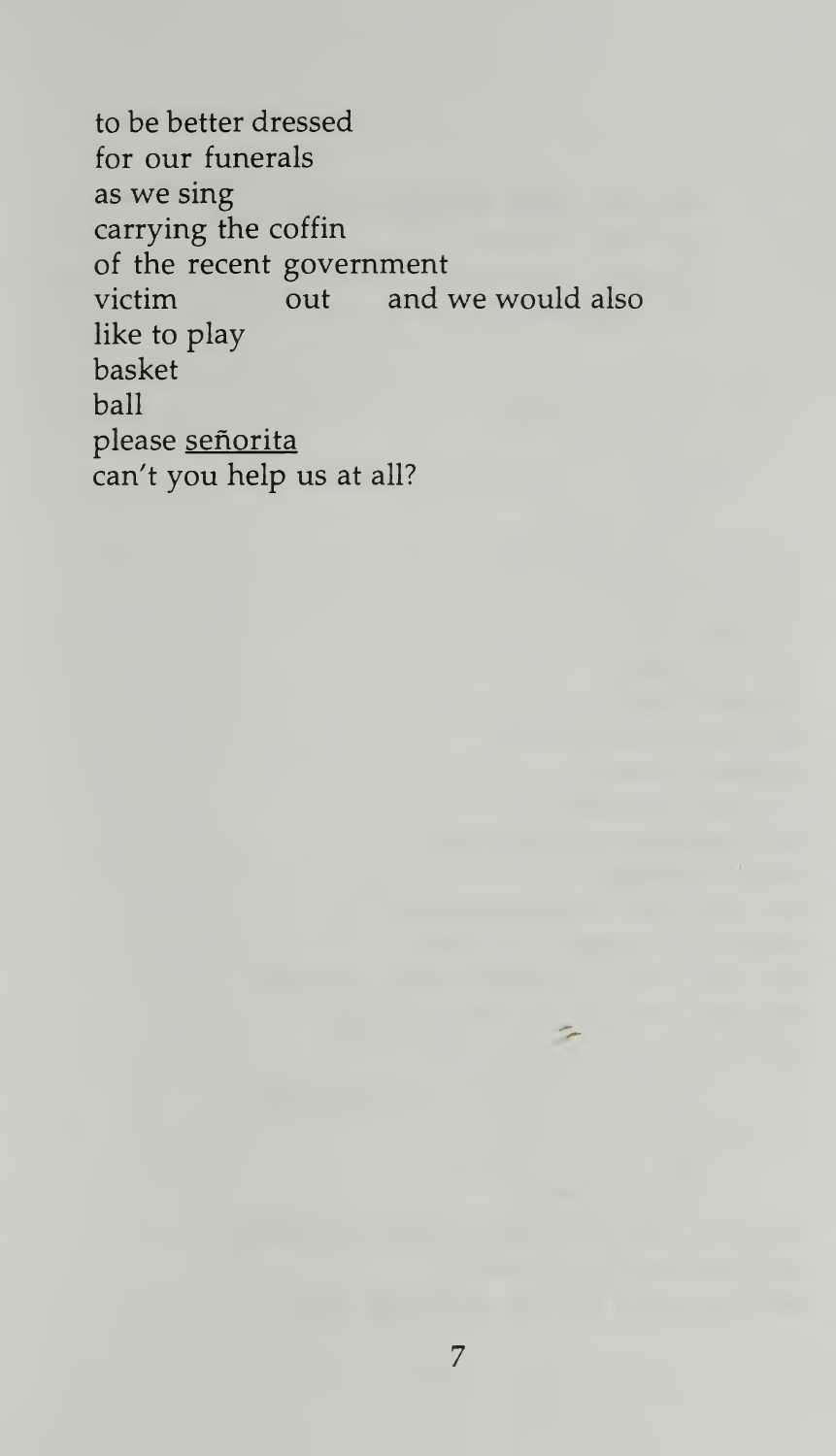And the Other Daughter Talks, And the Tourist Though Squirming Still Listens

...our brother he sits in the streets surrounded by firewood trying to sell and our grandmother she sits barefoot swollen foot on her knees blanket/cloth folded across her head selling bananas but she is too old and nobody buys from her please señorita can you give us nothing at all? and our youngest ~ he sits in the dock with protruded belly and fever begging for peanuts and galeterias and we go to the hang out of the smoking and drinking god the goddess his partner has another shrine which is secret and all of us will laugh at you, our hands over our smiling mouths and we won't tell you anything at all